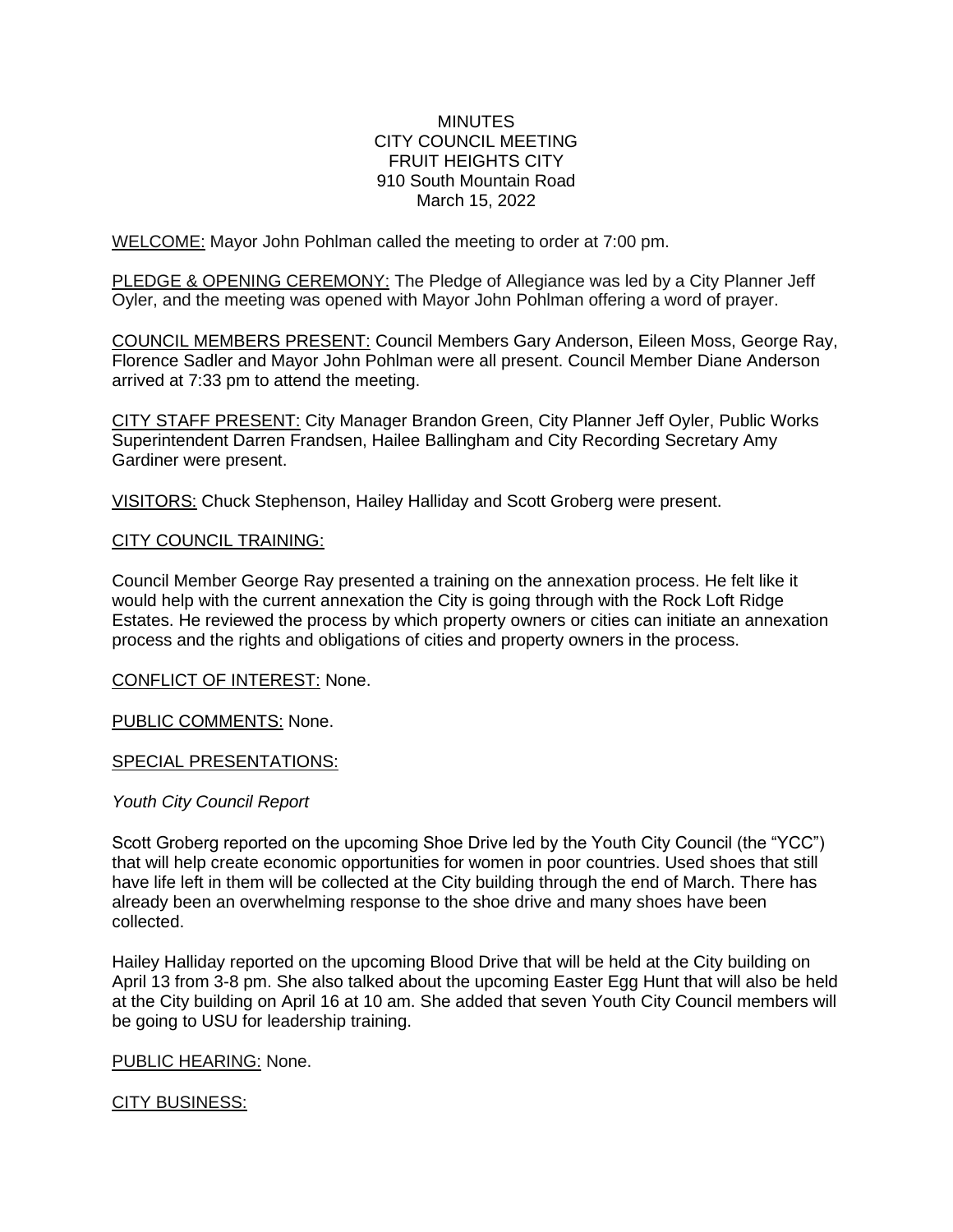## *Review/Discuss the 2020-2021 Audit Report*

City Manager Brandon Green explained that this is the presentation of the audit the City went through on its July 1, 2020 through June 30, 2021 financial records. He reported that there were no problematic findings in the report, and because of the time of year the auditor would not be able to attend a City Council meeting until May. He said the Audit Report will be posted on the State website.

Major John Pohlman commented that he had the opportunity to review the report and it was clean and had no findings. He expressed his appreciation to City Manager Brandon Green for his transparency and managing the City's finances.

City Council Gary Anderson had a question about the Cares Act funds received by the City, and City Manager Brandon Green explained that the money came in installments.

Mayor John Pohlman explained that the money used to repair the roof on several City buildings came from FEMA and some insurance money.

## REVIEW AND APPROVAL OF MINUTES FROM PREVIOUS MEETINGS:

*City Council Meeting March 1, 2022*

City Council members briefly discussed the draft minutes that previously had been provided to them for the March 1, 2022 City Council Meeting.

*After brief discussion, Council Member George Ray made a motion to approve the minutes for the March 1, 2022 City Council meeting. The motion was seconded by Council Member Florence Sadler and it was approved unanimously.*

## CONSENT CALENDAR:

Council Member Eileen Moss commented that she had a chance to review the February Check Register and the February Budget Report and everything looked correct. City Manager Brandon Green said things are going well with the budget.

## INFORMATION ITEMS/UPCOMING EVENTS:

Mayor John Pohlman reviewed the upcoming events including:

April 13, 2022 – Blood Drive April 16, 2022 – Easter Egg Hunt

## CITY COUNCIL & STAFF REPORTS:

Council Member George Ray had a quick discussion about the YCC and the current leaders Chuck and Paula Stephenson and noted they will transition out at the end of the school year. Mayor John Pohlman also asked him about his involvement in the planning for the 4th of July City events.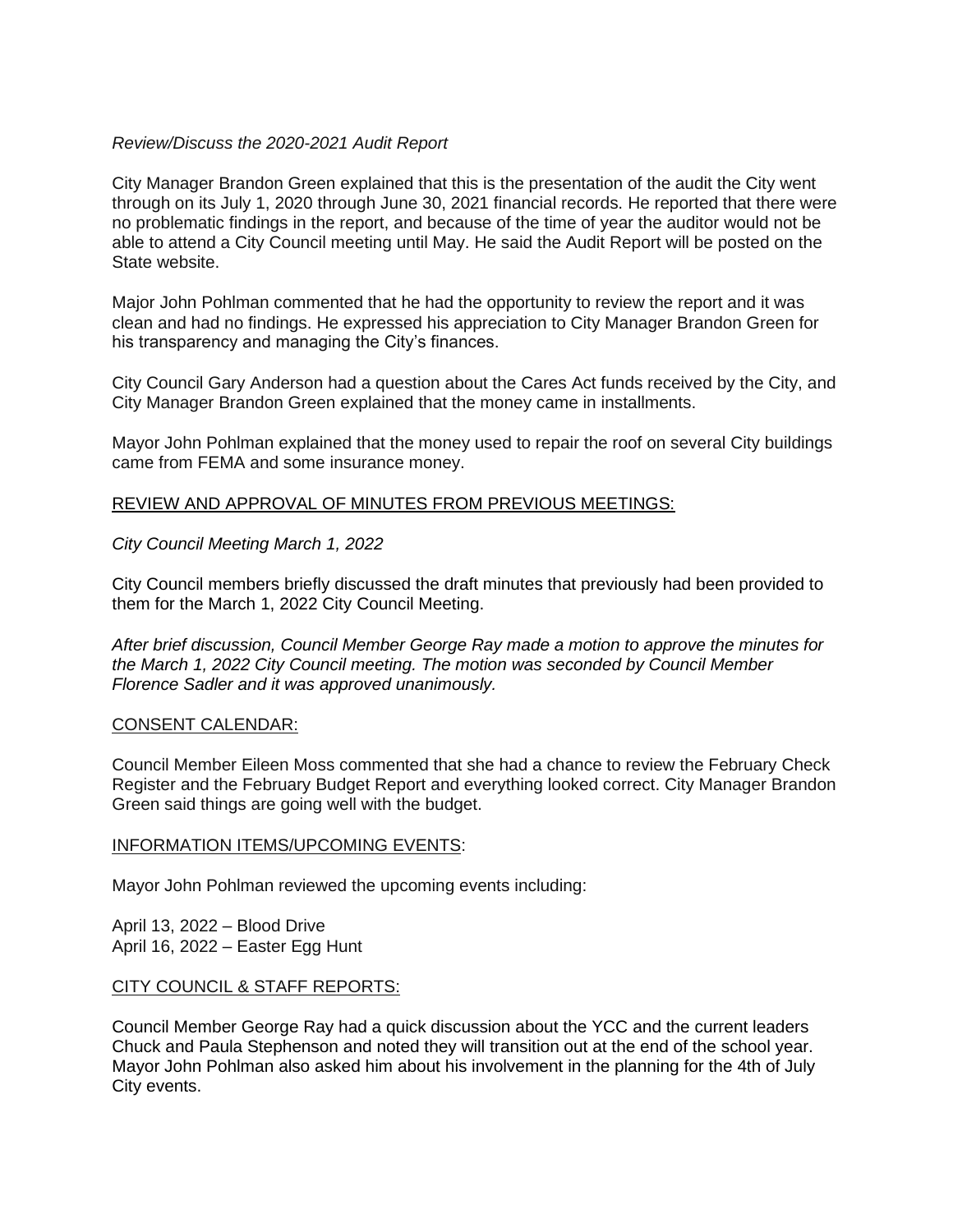Council Member Gary Anderson had a discussion with Public Works Superintendent Darren Frandsen about citizens' concerns of dump trucks going up Mountain Road and down Green Road. The citizens were anxious that the road was getting beat up. Public Works Superintendent Darren Frandsen explained that he is watching the roads and they are fine.

Council Member Eileen Moss discussed her involvement in the City's General Plan and the meeting that would be held on March 16. She was concerned that the City Council had not been involved in the General Plan. City Manager Brandon Green explained that it is still in the input/open house stage and nothing is being approved yet. She also asked when the accessory dwelling unit (ADU) ordinance would be approved. City Manager Brandon Green explained that it would be back in front of the Council at the next City Council Meeting.

Mayor John Pohlman reported that the City staff has come up with a solution to collecting garbage at the Fruit Loops Bike Trail. Public Works Superintendent Darren Frandsen also reported that cement pads have been poured so there can be porta-potties at the bike trail as well.

Mayor John Pohlman also announced that the Lamb of God will be performed on March 25, 2022 at Temple Square. He said many members of the City are involved in the production including City Council Member Gary Anderson.

Mayor John Pohlman also said that he is continuing to work on a Fire Contract with Kaysville City. He also thanked City Manager Brandon Green for all the work he has put into grants for the City.

City Planner Jeff Oyler reported that the Rock Loft Ridge Estates project is moving forward and expects items for approval in April. Council Member Gary Anderson asked questions about the order of operations and the permit process, especially pertaining to the proposed culvert over 1800.

Public Works Superintendent Darren Frandsen reported that the UDOT project on Lloyd Road is on schedule even with a couple of delays. He also reported on storm drains being completed, lights will be going in on 400 North, and various water projects are going out to bid.

City Manager Brandon Green reported that he is working on the 2022-2023 budget and that the City Council will be adopting a tentative budget in May. He also reported on the City's project to get more residents (if not all) on paperless billing by July 1, 2022 for utilities. He said that he would have a new Impact Fee Schedule at the end of August 2022.

Council Member Diane Anderson reported on her attendance at an event where Dr. Susan Madsen talked about Utah women and leadership.

*Council Member Eileen Moss made a motion to adjourn the meeting. Council Member Gary Anderson seconded the motion. It was approved unanimously, and the meeting was adjourned at 7:50 pm.*

I HEREBY CERTIFY that the foregoing is a true, accurate and complete record of the Fruit Heights City Council Meeting held March 15, 2022.

Not approved until signed.